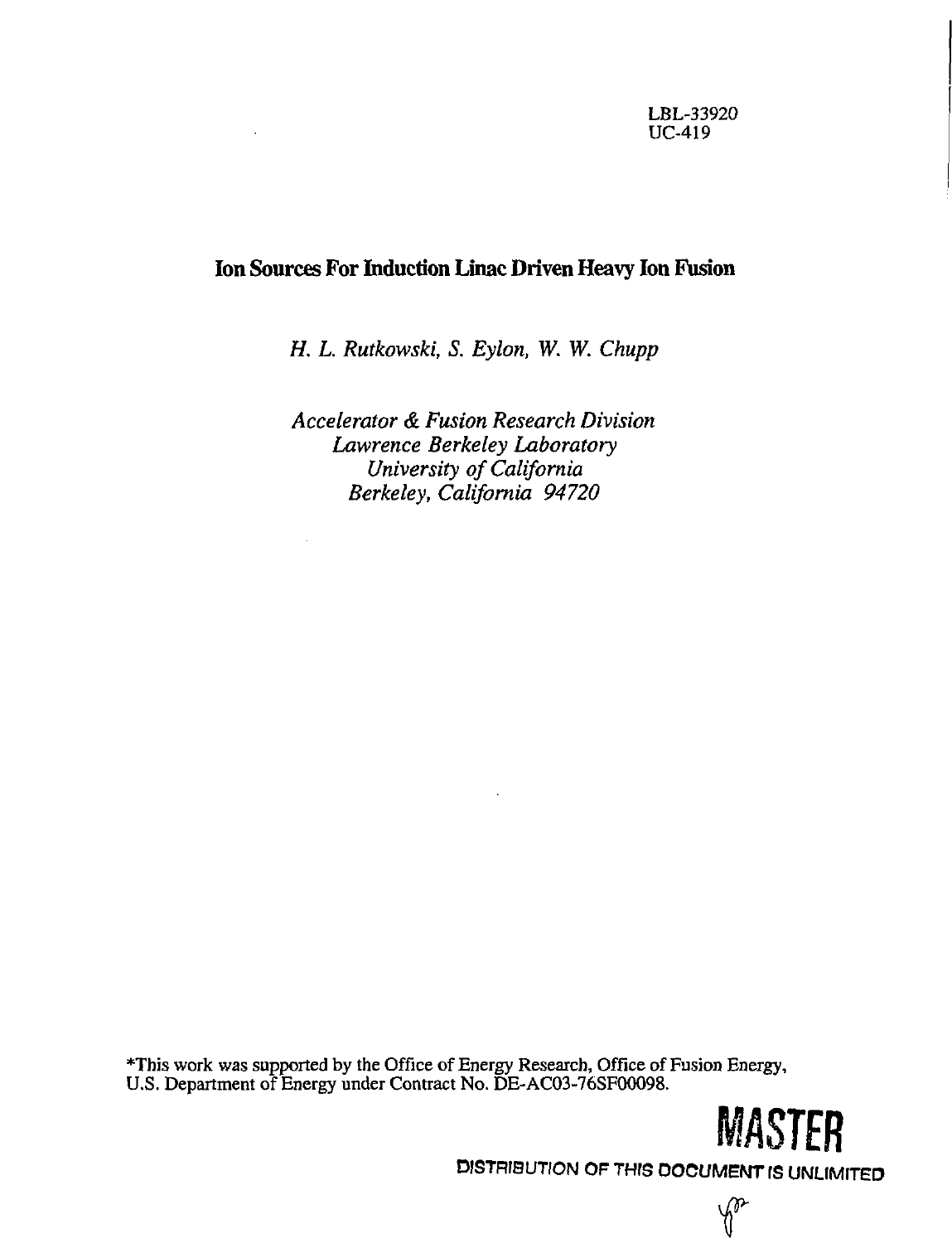## **Ion Sources for Induction Linac Driven Heavy Ion Fusion**

*H. L. Rutkowski, S. Eylon, W. W. Chupp* 

*Lawrence Berkeley Laboratory Berkeley, CA., USA* 

## Abstract

The use of ion sources in induction linacs for heavy ion fusion is fundamentally different from their use in the RF linac-storage rings approach. Induction linacs require very high current, short pulse extraction usually with large apertures which are dictated by the injector design. One is faced with the problem of extracting beams in a pulsed fashion while maintaining high beam quality during the pulse (low-emittance).

Four types of sources have been studied for this application. The vacuum arc and the RF cusp field source are the plasma types and the porous plug and hot alumino-silicate surface source are the thermal types. The hot alumino-silicate potassium source has proved to be the best candidate for the next generation of scaled experiments. The porous plug for potassium is somewhat more difficult to use. The vacuum arc suffers from noise and lifetime problems and the RF cusp field source is difficult to use with very short pulses. Operational experience with all of these types of sources is presented.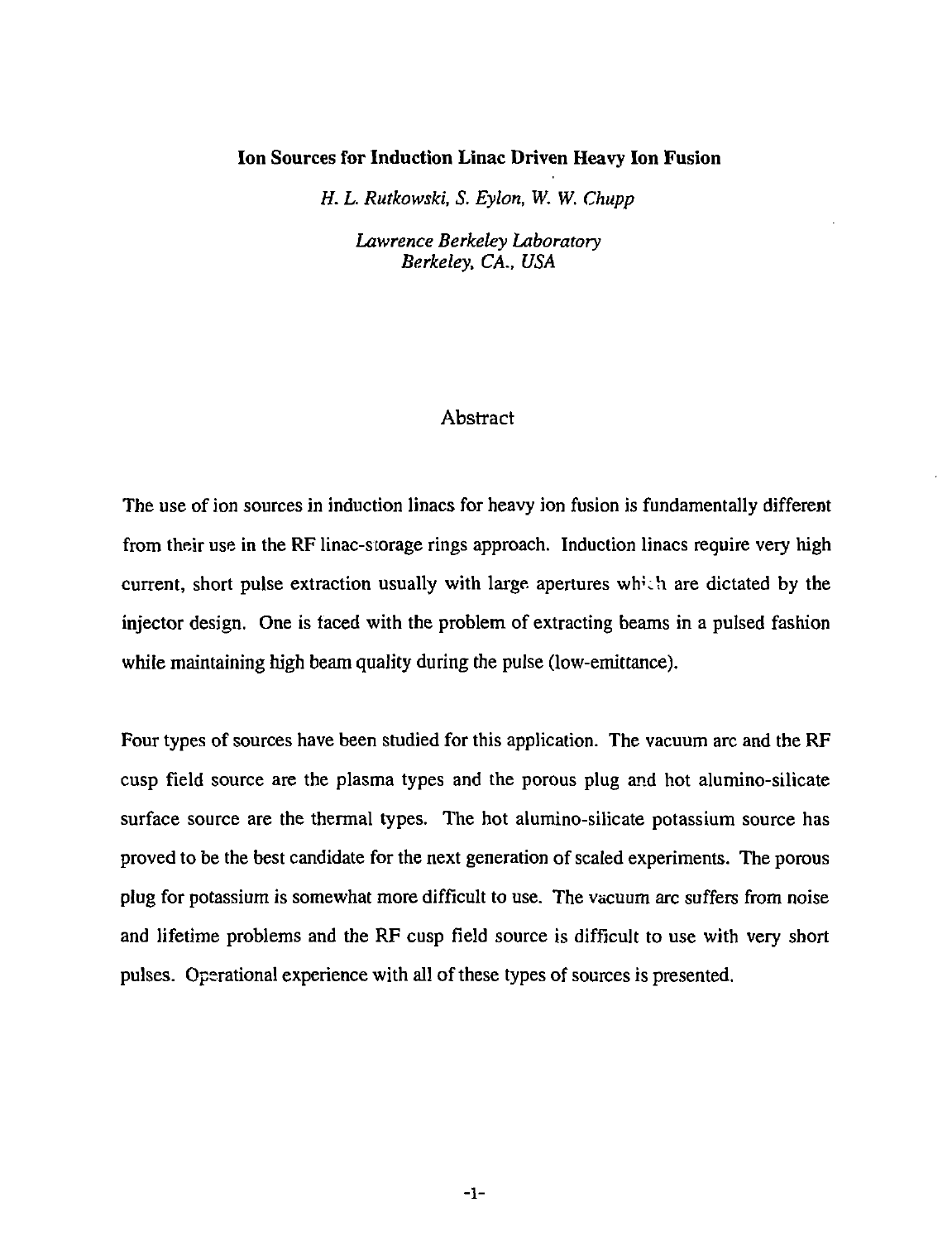## **INTRODUCTION**

The use of induction linear accelerators for heavy ion fusion is the chosen path of research for the present U.S. program. Induction linacs offer a technique for accelerating very high peak current short pulse beams at repetition rates that are useful for the fusion application. In an induction linac the current that can be transported in a pulse is dependent on the transport optics and on the pulsers driving the acceleration modules. R.F. linacs by contrast are limited by beam loading effects in the resonant cavities used to generate the electric fields necessary for beam acceleration. For heavy ion fusion drivers one needs beams of very heavy ions such as  $Pb<sup>+</sup>$  or  $Bi<sup>+</sup>$  or a moderate mass ion such as  $Cs<sup>+</sup>$  with current levels of amps per beam for 20-30  $\mu s$  out of an injector at a few megavolts energy. Low emittance  $(10^{-7} - 5 \times 10^{-7} \pi \text{ m-rad normalized})$  is needed if the beam at the end of the accelerator is to be well focused on the target. For scaled beam physics experiments other ions such as  $Ne^+$ ,  $K^+$ , or  $C^+$  can be used with shorter pulse lengths  $(1-2 \mu s)$ . The shorter pulse length creates a problem in the extraction dynamics, but it is dictated by the cost of ferromagnetic core material for the machine. The longer the pulse, the more core material is necessary and the longer pulse length provided may not significantly improve the experiment itself. The use of RF linacs would permit the use of small aperture sources feeding beam into an RFQ structure in *s* steady state fashion. Use of induction linacs however require large aperture - low emittance sources providing very high currents with stable short pulse extraction optics. Three approaches to this problem have been investigated: a carbon vacuum arc source, an RF driven cusp field Ne<sup>+</sup> source, and solid state thermal source of  $K<sup>+</sup>$  (two versions). All of these sources were intended to provide beams for scaled beam physics experiments and not for a driver. In some ways the driver problem is actually easier. Long pulse extraction with optical stability is easier than short pulse extraction. Also for a driver, heavier ions, more easily provided in a thermal source are of interest.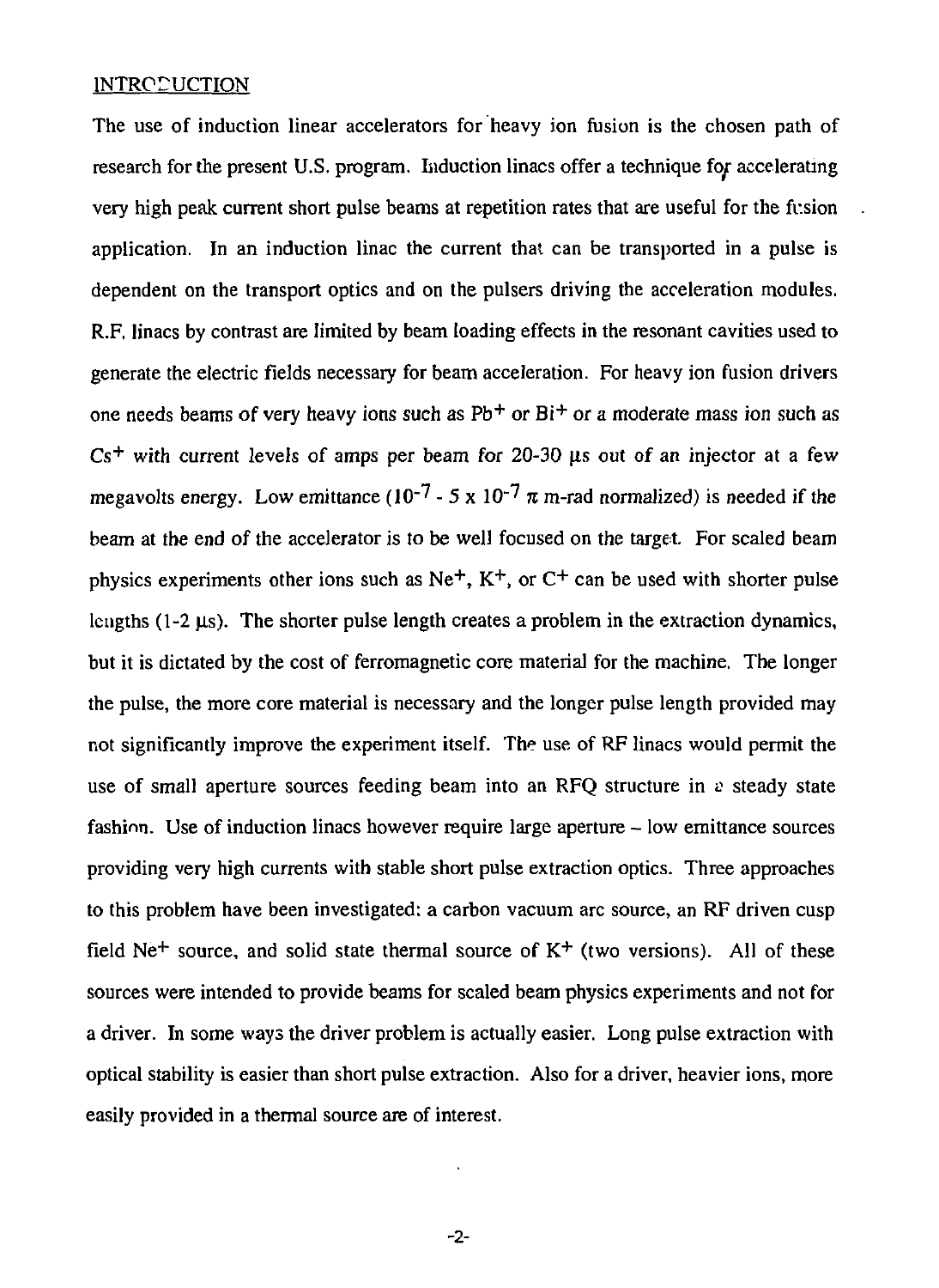From the point of view of engineering a system the plasma sources are interesting because they consume much less energy than the heated sources. However, the extraction problem is more complicated with these sources. Thermal sources in general also restrict one to the use of alkali metal ions. The use of porous plug high work function surface sources such as tungsten and iridium can lead to undesirable metal deposition on insulator surfaces if the alkali metal feed rate is not properly regulated.

### SOURCE DESCRIPTION

Carbon Vacuum Arc - The carbon vacuum  $arc^{(1)}$  is a pulsed plasma source. It is run using a pulse forming network circuit to drive the arc. Carbon ions from the cathode spot flow toward the extraction region. In order to extract suitable beam two things must occur. First the plasma extraction surface must be kept to a constant shape throughout the extraction so that the particle trajectories will be constant. Second, inherent plasma noise must be removed in order to provide reproducible pulses with constant current in the pulse. Arc sources have been shown to be very noisy at a high frequency.  $(2)$ Therefore when one is extracting pulses on a time scale, short with respect to a plasma oscillation, non-reproducibility of the current pulses results. The device for combating this problem and the problem of keeping a constant emission surface is the electrostatic plasma switch. $(1)$  This is an electrostatically biased grid which repels plasma electrons back toward the plasma source and forms a virtual anode layer from which beam can be extracted by applying a voltage pulse to an extraction gap in which the plasma switch grid itself is the anode.

Cusp Field Plasma Source - The cusp field plasma source is shown in fig. 1. The source uses a 2MH<sub>Z</sub> RF discharge to generate Ne<sup>+</sup> ions. The discharge is initiated by electrons from a small low power hot tungsten filament. In order to get a fixed emission surface, the plasma switch is used here also as shown in fig. 1. In this source gas can be puffed into the source to reduce gas load in the injector accelerating structure and the RF

**-3-**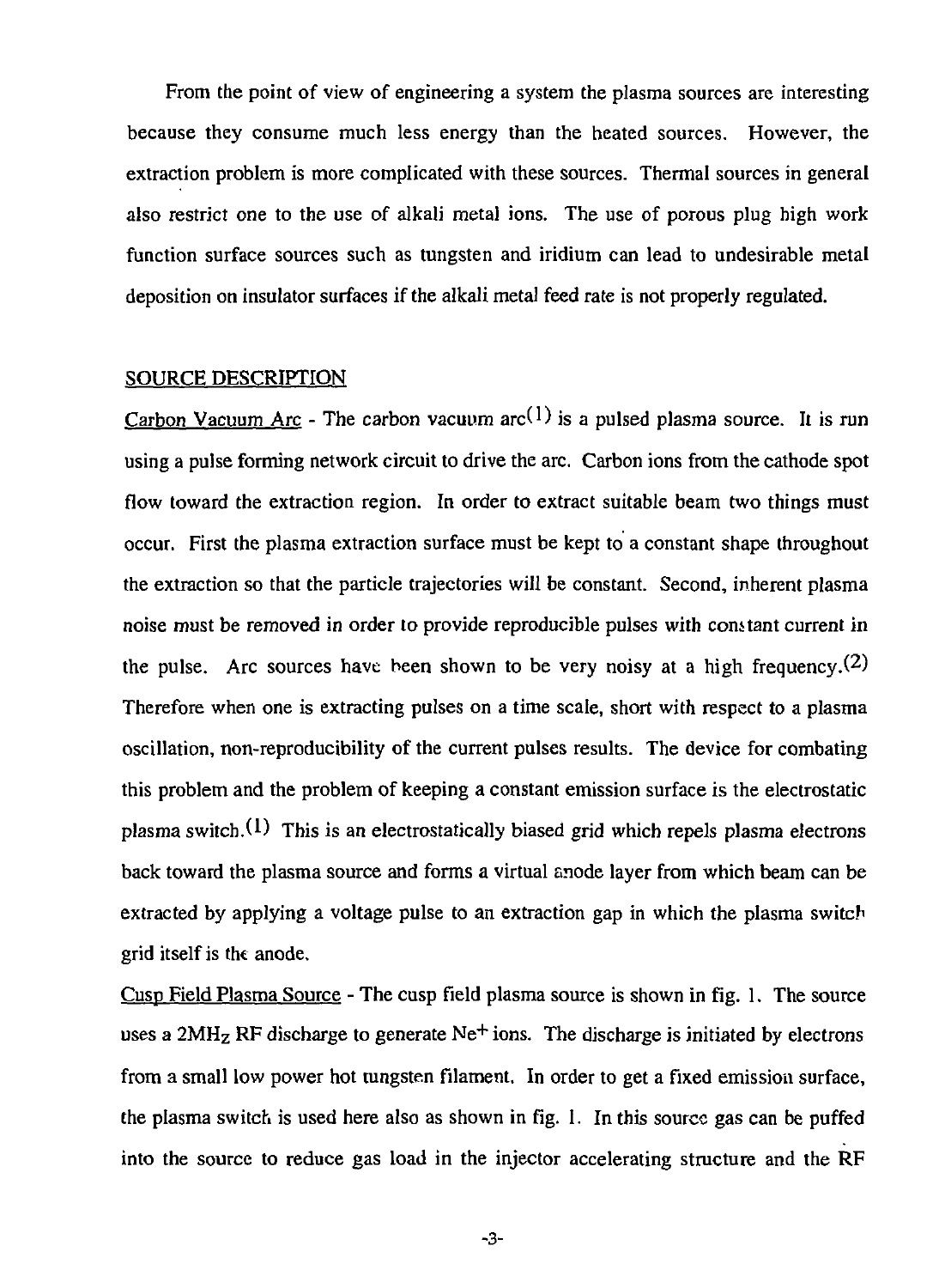generator can be pulsed for low power consumption. The source can be used with any gaseous element or any element that can be vaporized in an arc discharge. The ions from this type of source are known to be low in temperature<sup>(3)</sup> thus providing low emittance beams.

Alumino-Silicate Thermal Source (Zeolite Source) - This source is a solid state emitter consisting of a thin layer of alumino-silicate, doped with the desired alkali metal species, melted onto a porous tungsten substrate. The alumino silicate is made by a process devised by Feeney<sup>(4)</sup>. The mixture is stoichiometric and the reaction is K<sub>2</sub> CO<sub>3</sub> + Al2O3 + 4 Si O2  $\rightarrow$  K2O • Al2O3 + 4 Si O2 + CO2  $\uparrow$  at a temperture of 1200 - 1500° C in air. The resultant material is powdered to 400 mesh size mixed with dionized water and painted onto a porous tungsten substrate. The coating is fired in a vacuum fumace at 1550-1575° C for one hour after very slow heating and then slowly cooled to prevent cracking.

This source has the disadvantage of requiring high temperature  $(-10000 \text{ C})$  to get good current density emission, thus requiring considerable power generation in the injector system and also removal of the radiated heat emitted into the accelerating structure. Also the supply of ions available from a source is limited by the amount in the coating. In the case of beam physics experiments, this is not an issue, but for drivers it can be. Finally, one is restricted to alkali metal ions. Offsetting these disadvantages, one gets excellent emission surface control, very low temperature ions, no significant neutral emission, and a simple source electrical system. A high work function porous plug emitter has many of the same characteristics, but without the lifetime limitations. It is also more difficult to produce ions lower in mass than  $Cs<sup>+</sup>$  with this type of source, because of the higher ionization energy at lower masses.

**-4-**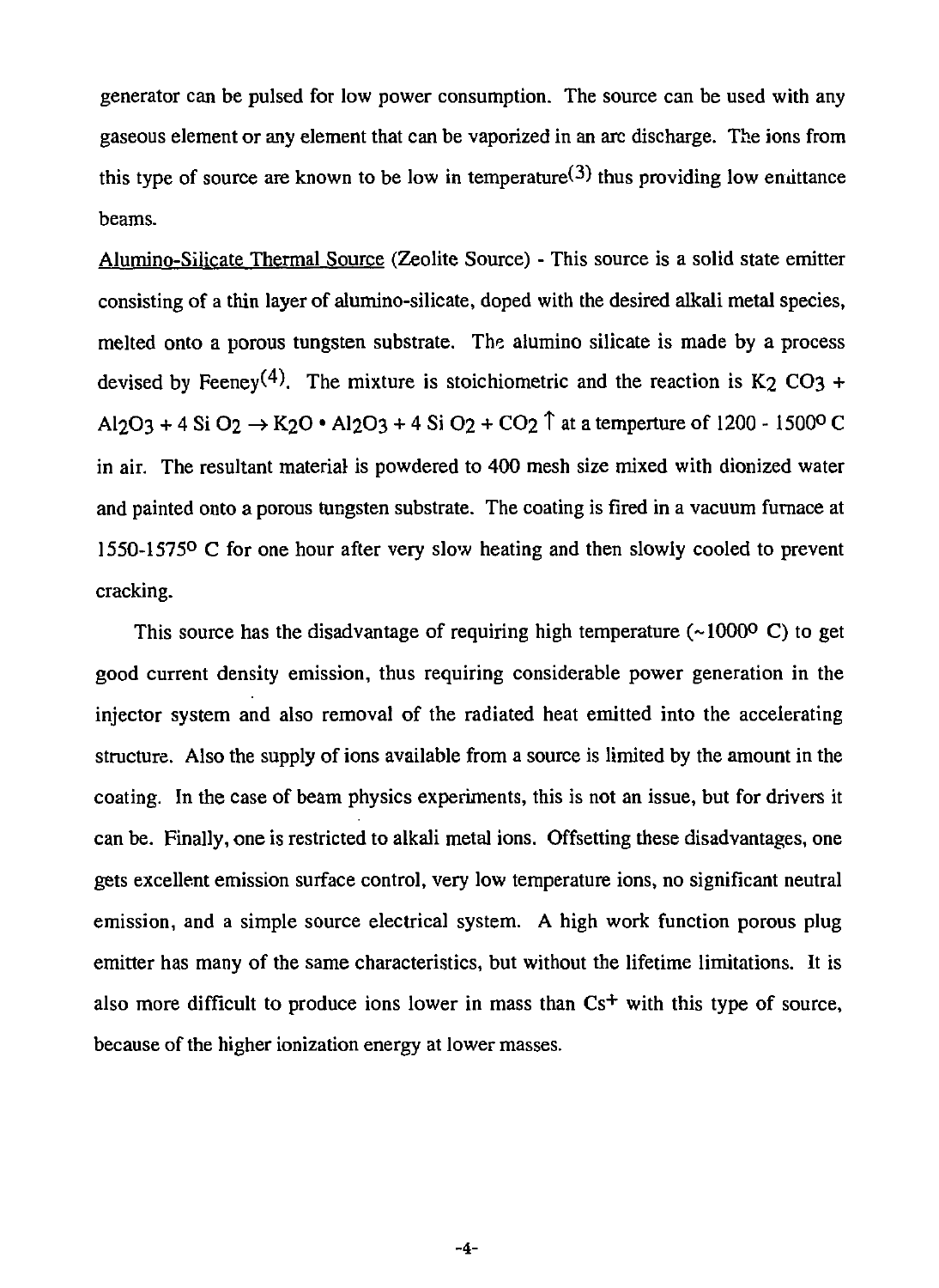## EXPERIMENTAL RESULTS

The carbon arc and the cusp field source were both tested on the same test stand using planar extraction optics, Faraday cups for current measurements and double slit emittance scanner.

The carbon source together with the plasma switch provided more than the  $25 \text{mA/Cm}^2$  of C<sup>+</sup> ions required for the application for which it was intended. The emission followed the  $V^{3/2}$  dependence expected from the Child-Langmuir law. Unfortunately the emittance from the source was approximately 2 x  $10^{-6}$   $\pi$  m-rad normalized while the required emittance was  $5 \times 10^{-7}$  *K* m-rad from this 5 cm diameter source. The high emittance was attributable to the electric fields in the plasma switch grid. In addition the source would only last for 20-30 x  $10^3$  shots without failing. The flashover trigger surface would become covered with carbon and the trigger would bs shorted The second problem could be overcome by using a gas breakdown trigger, but the emittance problem could not be solved without eliminating the grid.

A cusp field source was designed and tested. This source as intended for scaled beam experiments that would use heavier ions than carbon. The two chosen ions were Ne<sup>+</sup> and K<sup>+</sup>, the latter permitting use of a different source described below. The cusp field source was a cylindrical bucket 25.4 cm in diameter and 20 cm deep. This cusps were formed by 14 bar magnets (neodymium - iron) with a peak field at the wall of  $1.1 \text{ k}$ gauss and less then 20 gauss inside the antenna region. The main discharge came from a helical porcelain coated antenna driven with a 5-13 KW pulsed RF generator with a variable pulse length up to 80 usec. In these experiments the gas was continually fed into the chamber and ambient pressure was a few millitorr. In order for the ionization efficiency of the source to be high, the end of the bucket where extraction lakes place, must be biased negatively to repel electrons but it must also let neutral plasma drift to the plasma switch so that the virtual anode layer can be formed and constant emission optics be maintained. This type of source was tested at various switch conditions, power levels,

**-5-**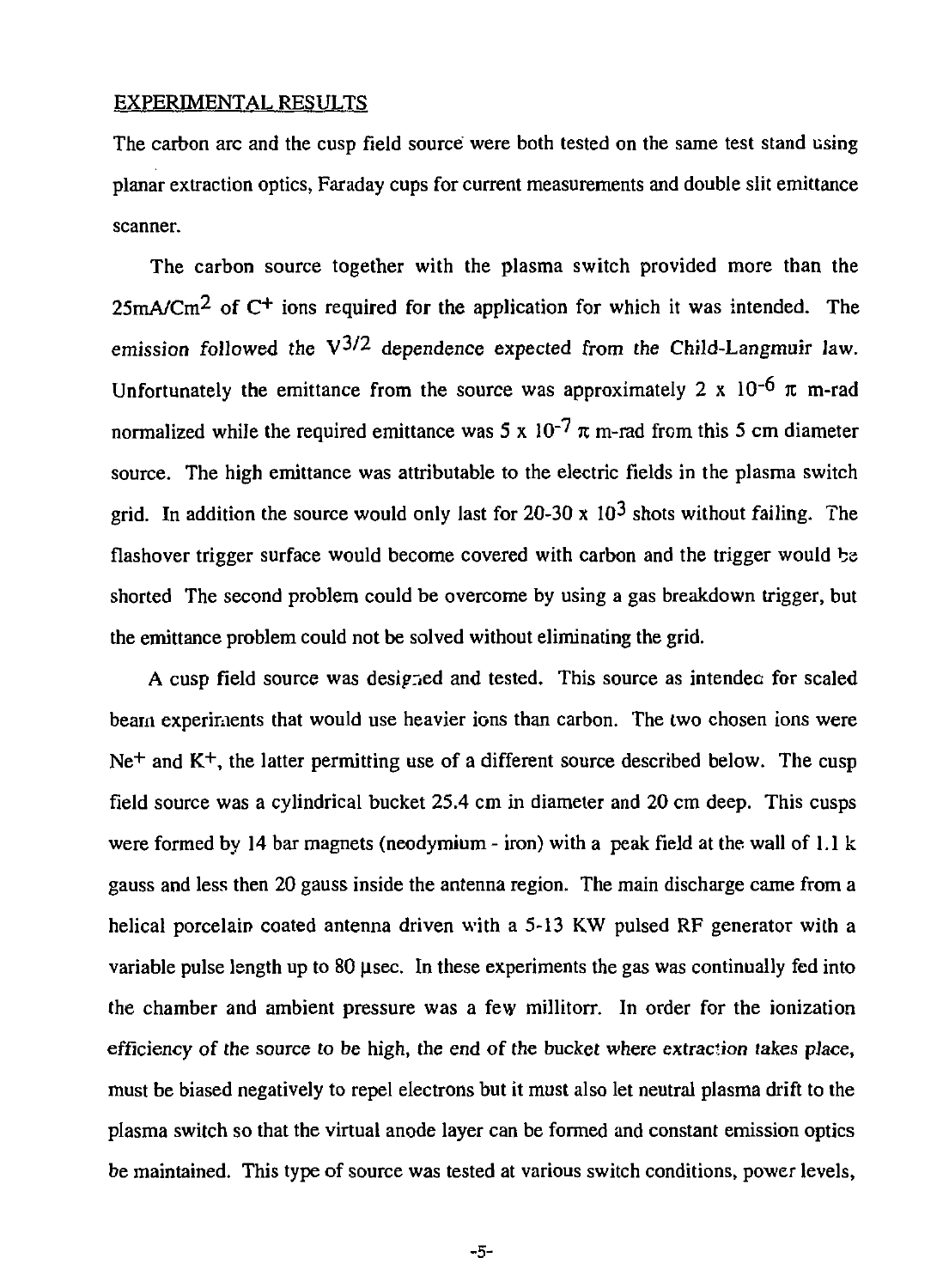and operating pressures. The result was that the low ion temperature and resultant low emittance of the source could not be achieved with the use of the plasma switch. One different condition with respect to the carbon source exists here, namely that neutrals from the gas flow are present in the switch region at the time of extraction. The emission from the source using pulsed extraction did not show the Child-Langmuir dependence found with the carbon are source in either magnitude or slope. This suggests that the plasma switch was not effective in this application and that neutral plasma drifted into the extraction gap. Current measurements with electrostatically biased faraday cups were simply impossible. A magnetically controlled cup using fields up to 450 gauss (900 gauss available, but unnecessary) produced credible results though the failure of the emission to follow the  $\sqrt{3/2}$  law indicated that the interaction between the source and plasma switch was not understood. A computer modeling effort did not lead to a solution.

As mentioned above, the stability of emission surface during the short pulse is a very important factor. Solid state sources provide this advantage. Past experiments using alumino silicates<sup>(5)</sup> had shown relatively low emission of species other than  $Cs<sup>+</sup>$ .  $Cs<sup>+</sup>$ zeolites sources were used in previous LBL experiments routinely. The new coating method described above offered the promise of more durable source coatings and, because no aluminum-oxide cement was used as in the previous design, the promise of higher ion emission. This effect had already been observed in upgrades of the old  $Cs<sup>+</sup>$ sources but not with potassium. A 2.54 cm diameter test source was prepared to be tested on the Single Beam Transport Experiment at LBL. A photo of the source, the focus electrode, and the heater assembly are shown in fig. 2. This type of source is operated near 1000° C and the 15 cm diameter source designed for a scaled injector gun will require 3 KW to heat it. The current emitted from the small test source is shown in fig. 3. The plot shows that the obtainable current density is greater than  $10 \text{ mA/m}^2$  a factor of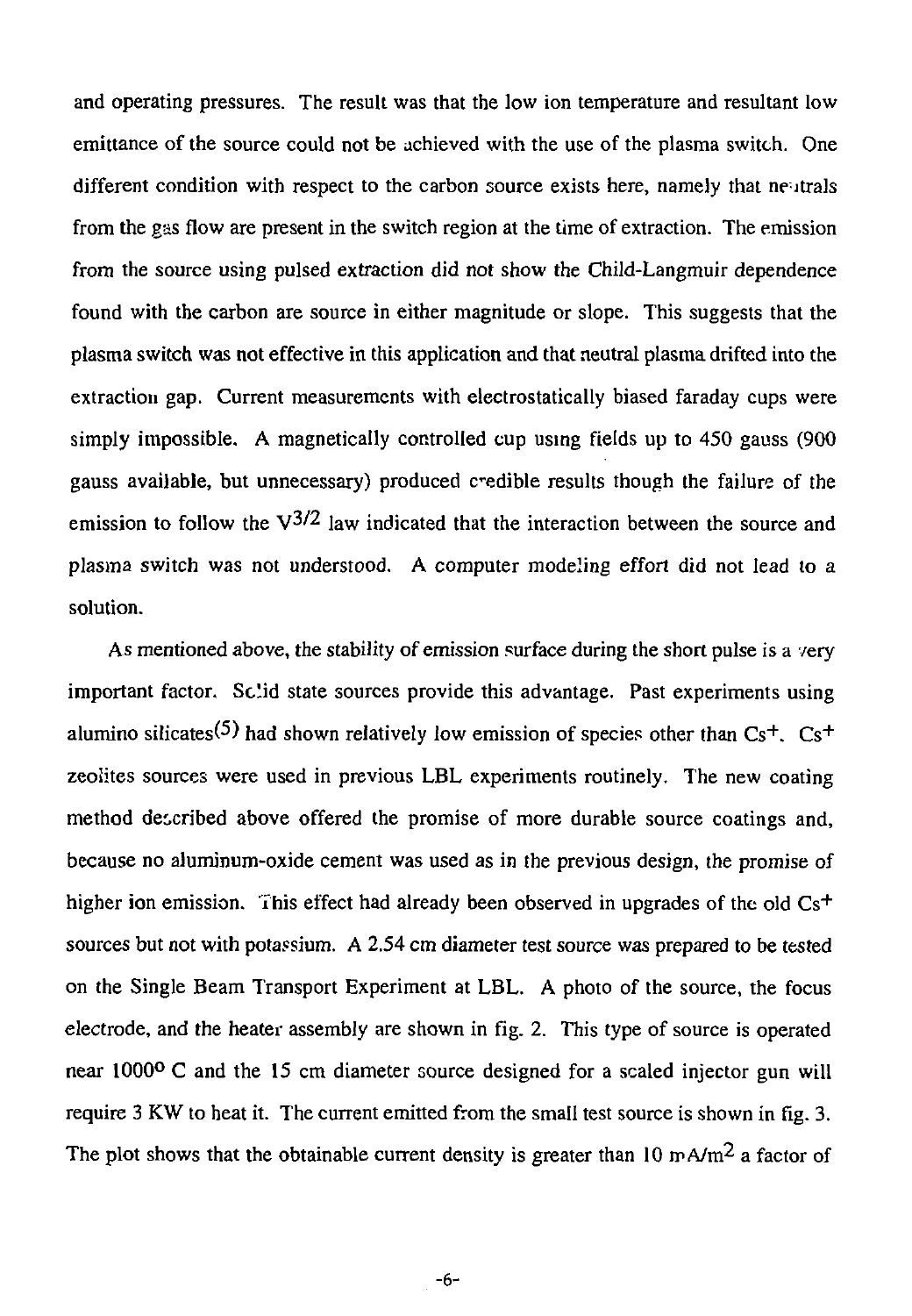two above that required for the large source  $(4.5 \text{ mA/cm}^2 \text{ K}^+)$ . The emission was also found to be very uniform across the surface.

The fact that a large source is being designed into the next step injector implies that the ion temperature must be very low. The emittance specification for the original 5 cm diameter carbon source of  $5 \times 10^{-7} \pi$  m-rad normalized has not been reduced. Therefore since the intrinsic source emittance goes as  $\sqrt{\frac{KT}{M}}$  **r** where r is the source diameter and Ti is the ion temperature, the source temperature must be down by almost an ordei of r agnitude. This implies temperatures of .1-.2 eV. Emjttance of the small source is shown in fig. 4. This multishot emittance scan yields a effective source temperature of .2 eV. The source gives a very quiet current signal free of the plasma noise effects in other sources. There seems to be no obstacle to fabricating larger sources. Indeed a 10 cm diameter source is presently under test. One final consideration about the zeolite sources is lifetime and neutral emission. The most urgent concern for the Heavy Ion Fusion program is the next experimental device. The small test source has already produced more than enough charge for one year of machine operation. A driver on the other hand would consume charge about 135 times as fast. Therefore for a driver, another source might be desirable to reduce maintenance shut downs. Measurements of neutral emission from the heated zeolite source showed nothing measurable. If such emission did occur it could result in plating on insulator surfaces. This is a danger in the use of hot surface contact ionization sources where the extracted flux must be balanced to the inflow of neutrals to avoid surface work function degradation. An iridium coated porous tungsten plug source was also tested. Its suffered from long operational equilibration times and a possible pore clogging effect.

## **CONCLUSIONS**

The zeolite source fulfills the near term needs of the HIF program. In addition, cesium is a likely choice for the driver ion because driver studies are moving away from very high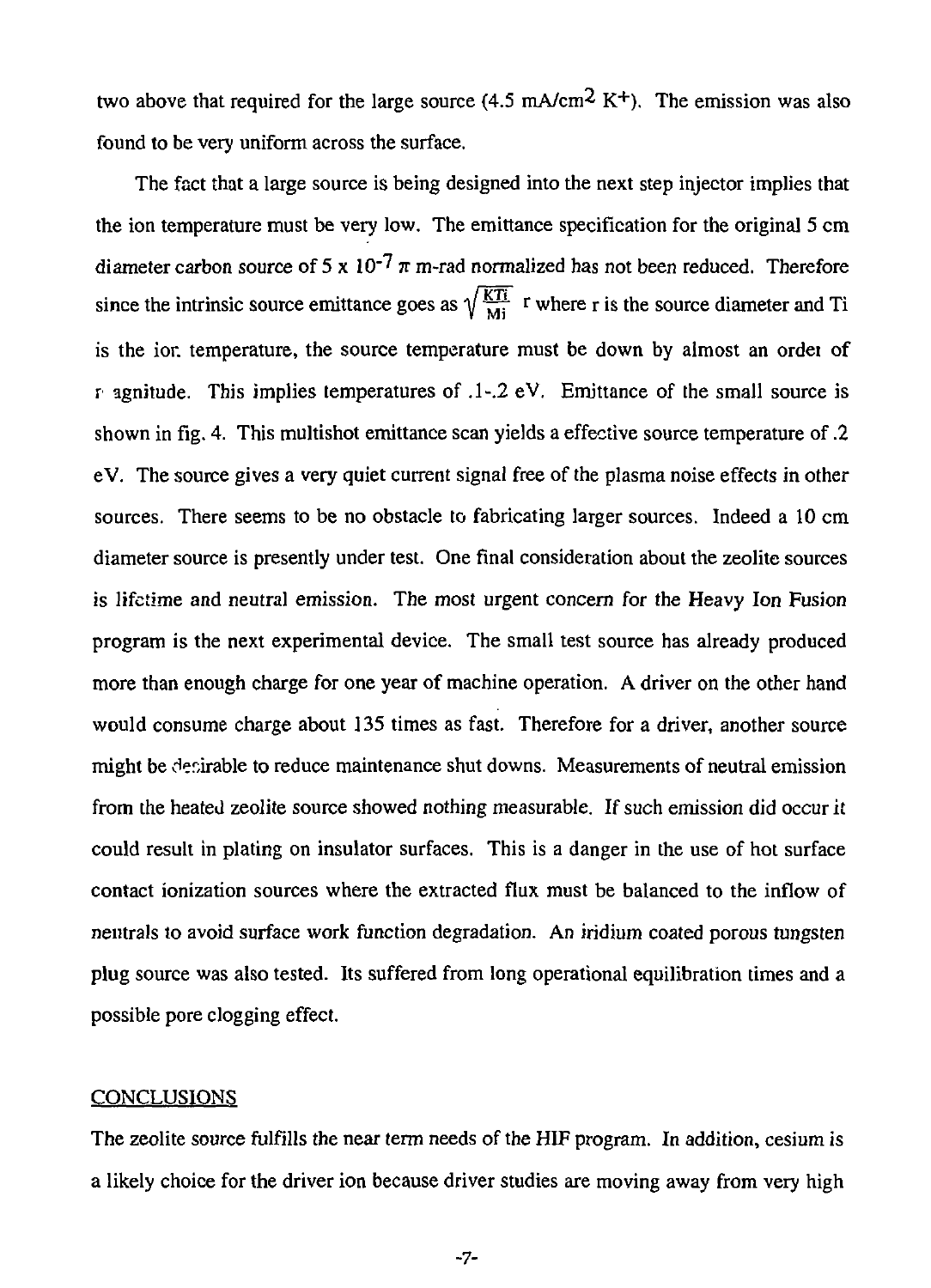masses wuich require higher particle energy and consequently longer accelerators. Cesium can easily be supplied by the zeolite sources and if lifetime becomes a problem, by hot surface contact ionization sources. Of course the high temperature and potential for neutral emission from surface contact sources present engineering difficulties. If a non-alkali metal ion is required, the plasma source will have to be further developed and the problem of stable, fast pulsed extraction must be solved together with preserving low ior temperature in the extraction process. Injectors requiring smaller emitters would have to be designed to reduce the neutral gas load coming from such plasma sources because charge exchange reactions in the injector caused by background gas are a serious problem with heavy ions.

#### ACKNOWLEDGMENT

\*Work supported by the Director, Office of Energy Research, Office of Fusion Energy, U. S. Department of Energy under Contract No. DE-AC03-76SF00098.

## REFERENCES

- *1. H. L. Rutkowski, D. W. Hewett, and S. Humphries, Jr.*, IEEE Trans. Plasma Sci., 19, p. 782, October 1991.
- 2. /. *G. Brown. P. Spadtke. H. Emig. D. M. Ruck, and B. W. Wolf.* Nuc. Inst and Methods in Phys. Res., A295. p. 12,1990.
- *3. K. N. Leung. D. A. Bachman. P. R. Hen. D. S. McDonald,* Nuc. Inst. Meth. in Phys. Res., **B**74, p.291, 1993.
- *4. R. K. Feenev. William E. Savle 11. and J. W. Hoopei. Rev. Sci. Inst., 47, p. 964, 1976.*
- *5. A. Warwick.* Heavy Ion Fusion Year End Report, April 1, 1984 Sept. 30, 1984, p. 27,LBL-18840,Dec. 1984.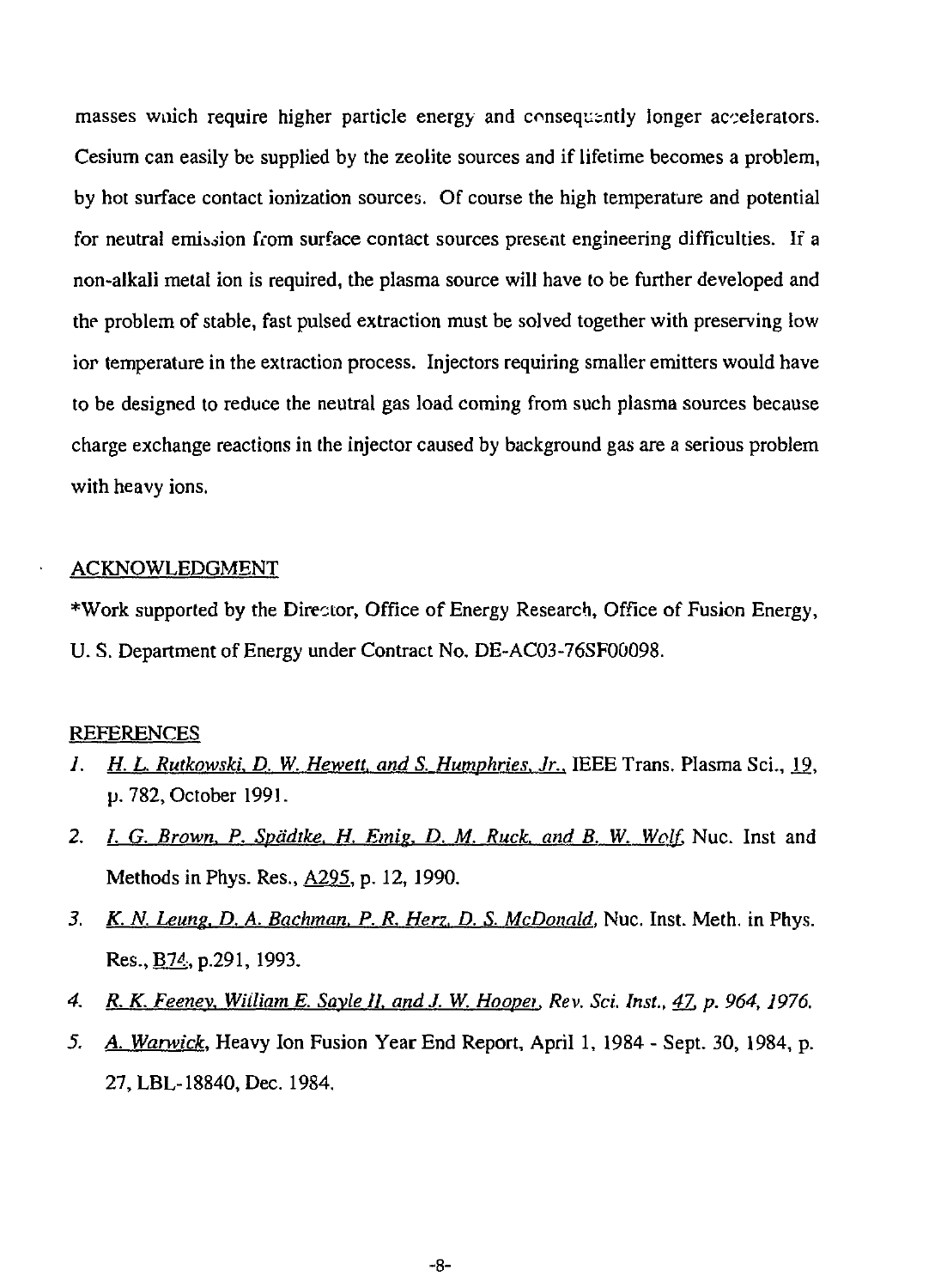Figure 1 Cusp Field Source

Figure 2 Potassium Zeolite Source Assembly

Figure 3 Potassium Zeolite Emission Curves

Figure 4 Emittance From Zeolite Test Source

 $\ddot{\phantom{0}}$ 

 $\bullet$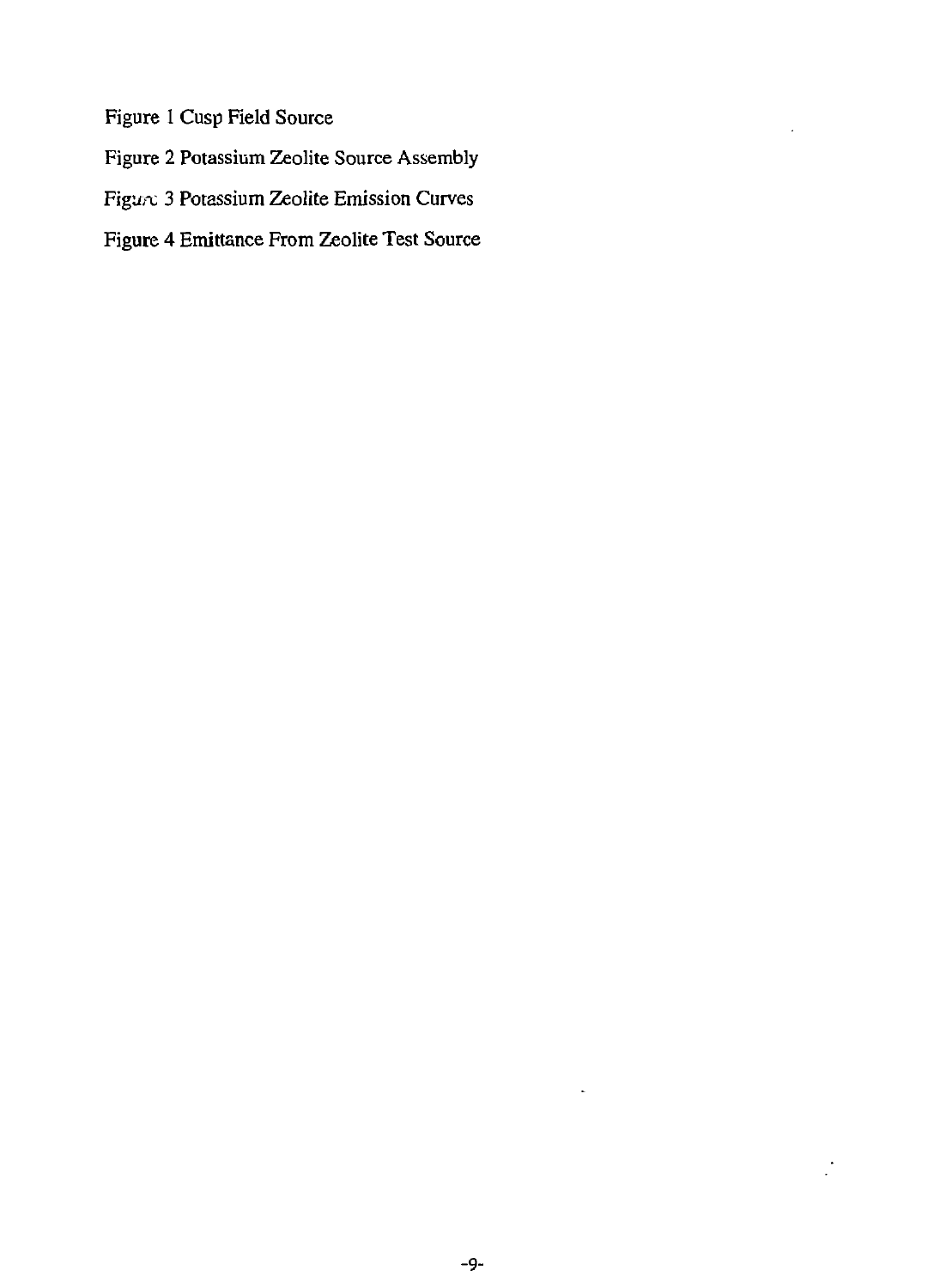

XBL 938-1236

 $\ddot{\phantom{a}}$ 

 $10$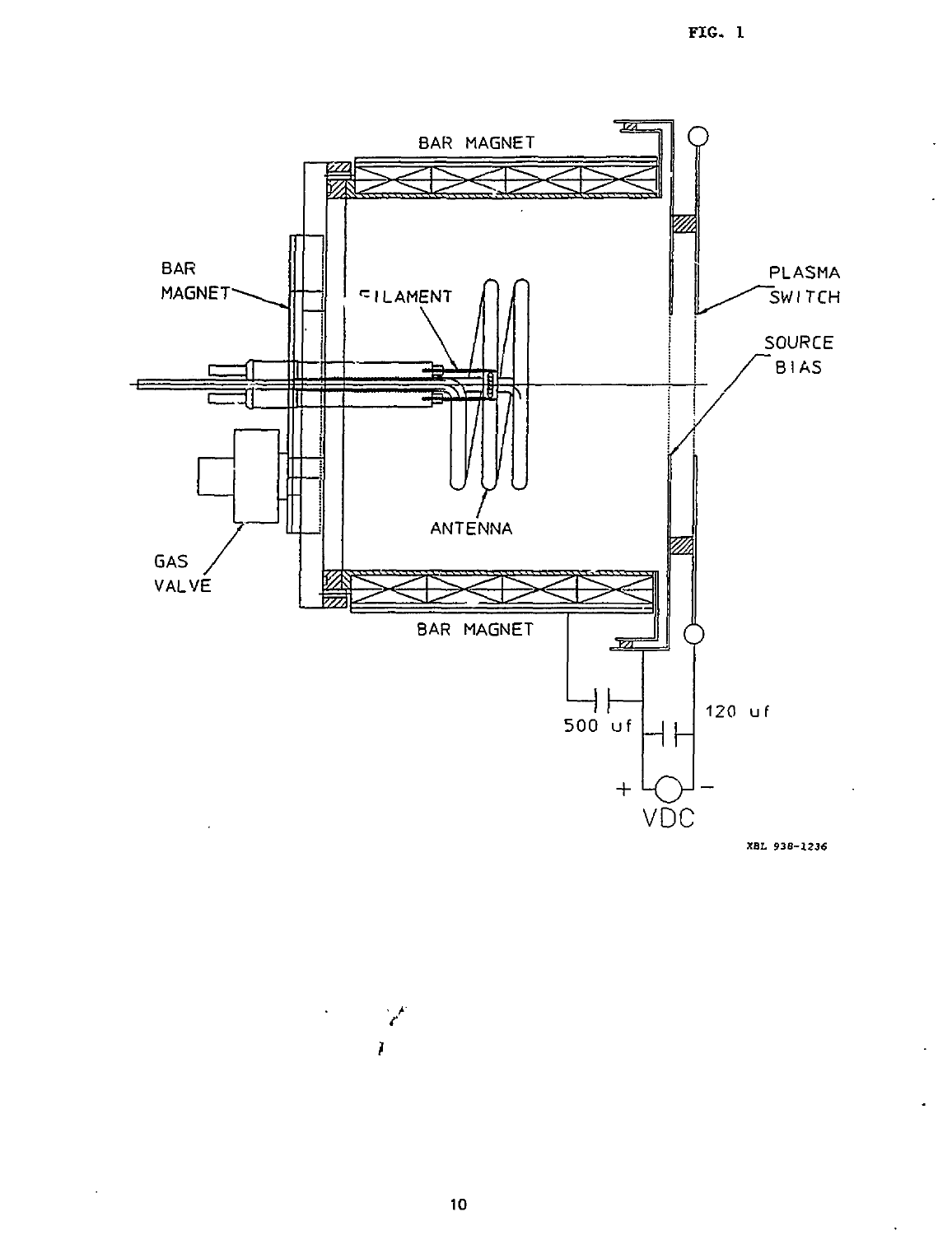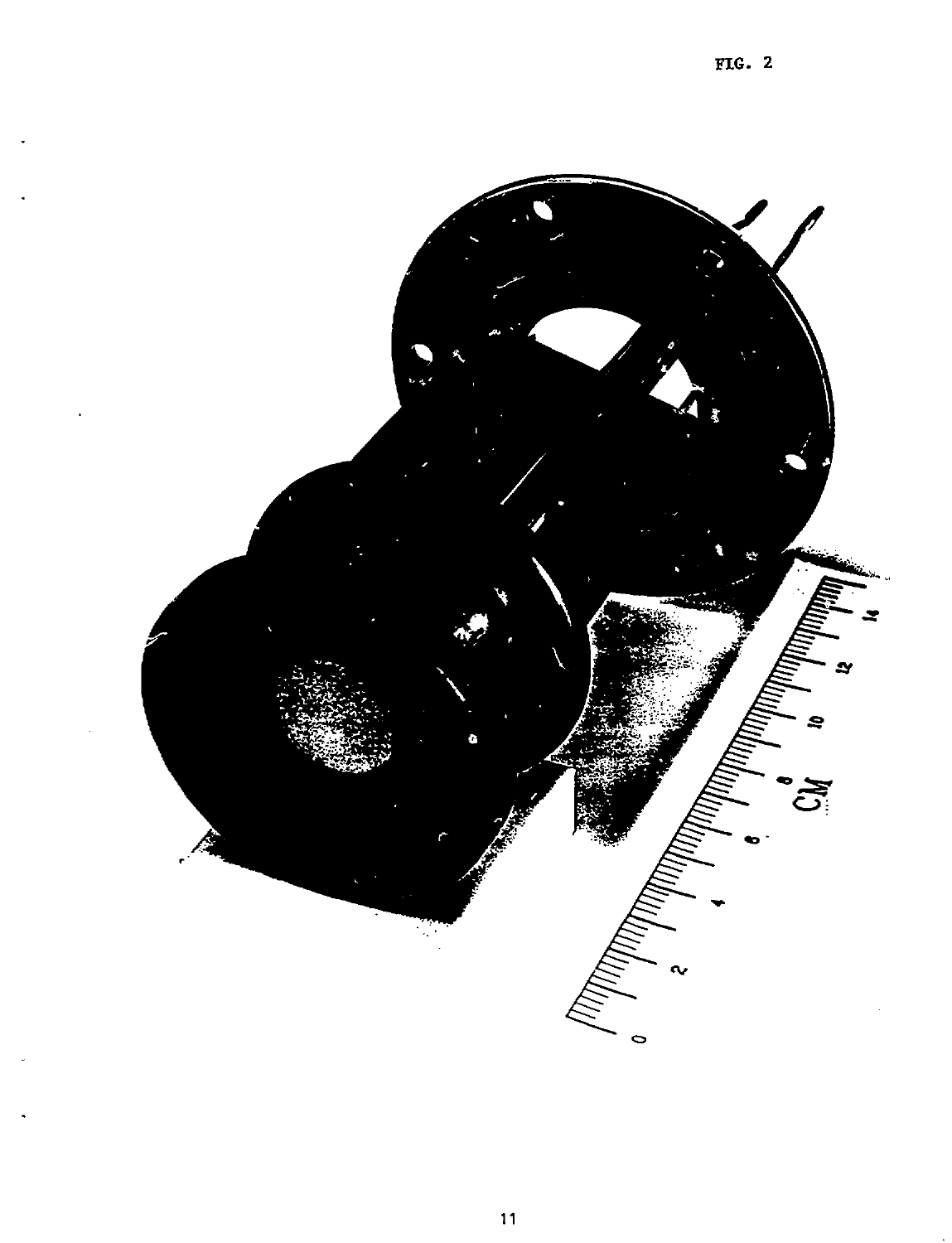

**XBL 938-1235** 

 $\vec{v}$